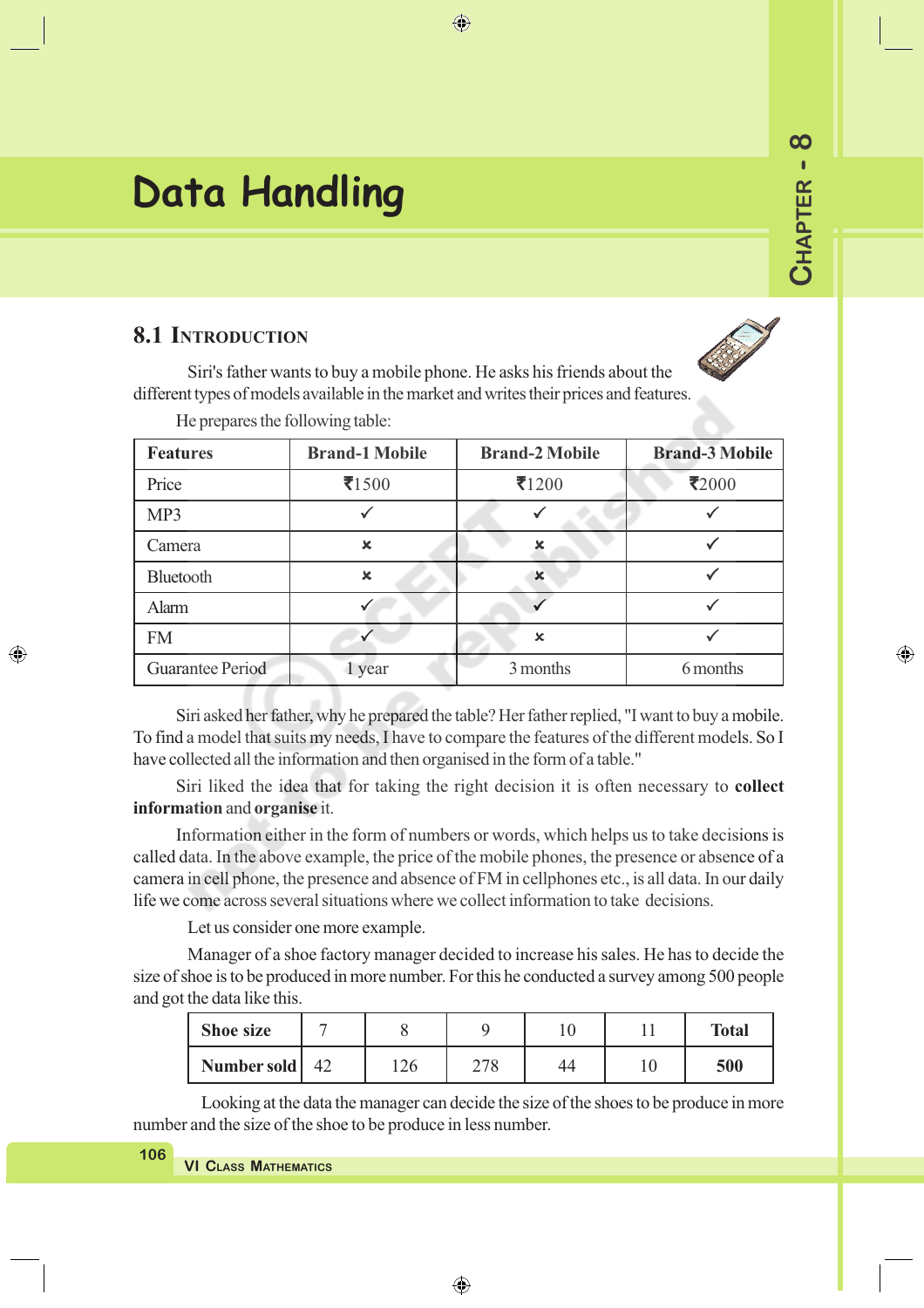# **8.2 RECORDING OF DATA**

Laxmi is preparing to go for a picnic with her friends. She has to take fruits for everybody in the picnic. Laxmi's mother asked her to find the required number of fruits each type. Laxmi prepared a list like this:

⊕

| <b>Person</b> | Like to have  |
|---------------|---------------|
| I axmi        | Orange        |
| Preeti        | Guava         |
| Radha         | Orange        |
| Uma           | Custard apple |
| Reshma        | Guava         |
| Mary          | Orange        |
| Latha         | Orange        |
| Gouri         | Banana        |
| Salma         | Custard Apple |
| Rita          | Guava         |

| $\mathbf{Tr}\mathbf{Y}\mathbf{T}$ hi | TS. |
|--------------------------------------|-----|
|                                      |     |

Give two examples of data in numerical figures.



⊕

Give two examples of data in words.

She gave the list to her mother. Her mother read the list. To find the number of fruits required for each type. First counted the number of oranges by going over all the names in the list. She then repeated this process for the guava's then the bananas and then the custard apples.

She finally wrote as

◈

Oranges - 4, Guava - 3, Banana - 1, Custard apple - 2

Would it have been so easy for Laxmi mother to count if the number of children in class had been 50. It would not have been as she would have had to repeat the process of going over the list of fruits for finding the number of each fruit.

Laxmi's mother needs a way in which she can count all the fruits simultaniously.

#### **8.3 ORGANISATION OF DATA**

In Census 2001, an enumarator collected information about the family size of 55 families in a habitation. He asked some students to help him to organise the data.

All students used tally marks to organize the data, but used them differently.

Poorna made tally marks like this:

| <b>Family size</b> | <b>Tally marks</b> | <b>Number of families</b> |
|--------------------|--------------------|---------------------------|
|                    |                    |                           |
|                    | ,,,,,,,,,,,,       |                           |
|                    | 1111111111111      |                           |
|                    |                    |                           |
|                    |                    |                           |
|                    |                    |                           |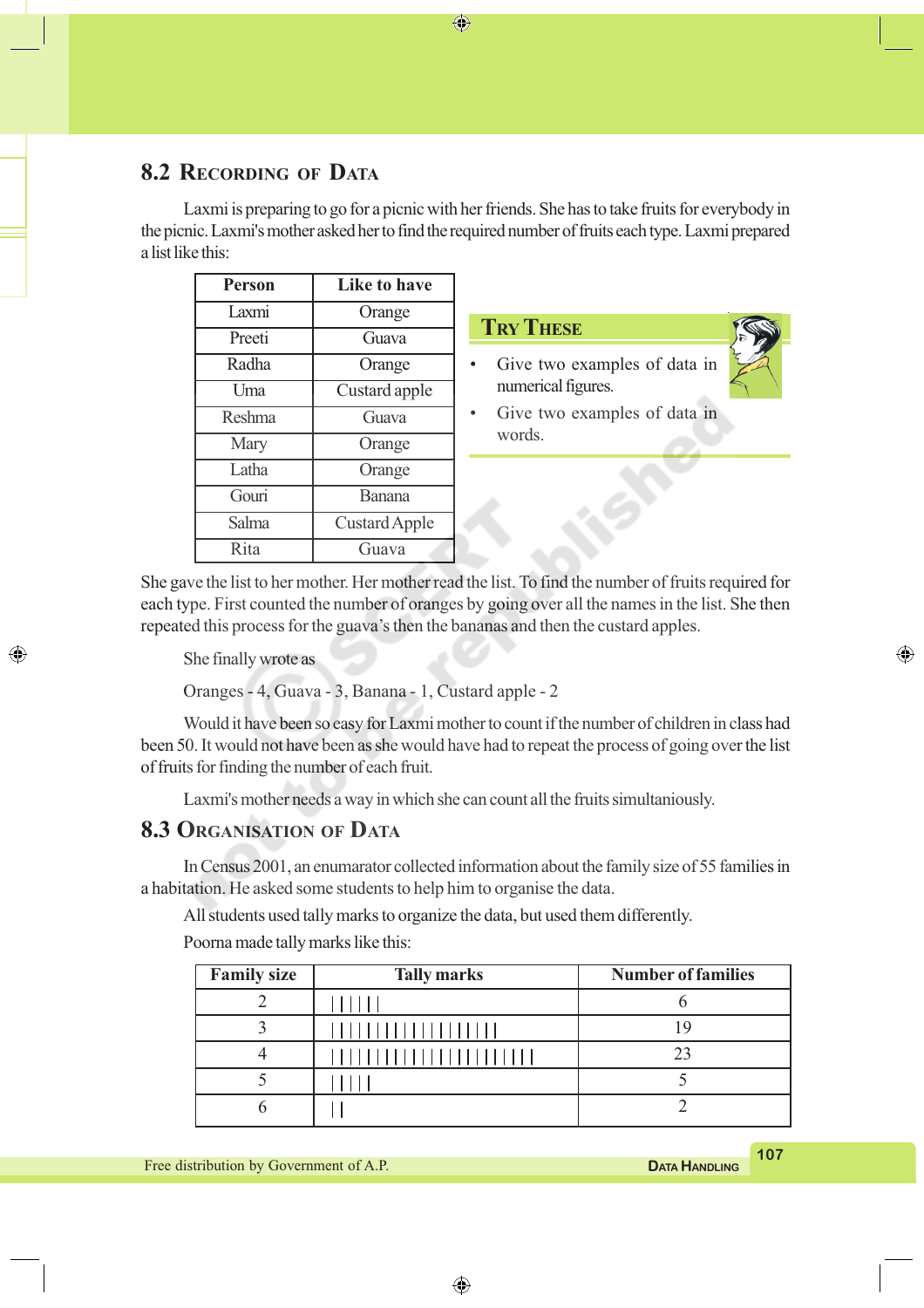$\bigoplus$ 

| Rahim encircled every ten tally marks into a group: |  |  |  |
|-----------------------------------------------------|--|--|--|
|-----------------------------------------------------|--|--|--|

| <b>Family size</b> | <b>Tally Marks</b> | <b>Number of families</b> |
|--------------------|--------------------|---------------------------|
|                    |                    |                           |
|                    | 1111111            | ١q                        |
|                    |                    | 23                        |
|                    |                    |                           |
|                    |                    |                           |

Dinesh encircled 5 tally marks into a group.

| <b>Family size</b> | <b>Tally Marks</b> | <b>Number of families</b> |
|--------------------|--------------------|---------------------------|
|                    |                    |                           |
|                    |                    |                           |
|                    |                    | 23                        |
|                    |                    |                           |
|                    |                    |                           |

Chetan also encircled 5 tally marks but did so differently. He marked 4 tally marks as a square and the fifth tally mark as a diagonal.

 $\bigoplus$ 

| <b>Family size</b> | <b>Tally Marks</b>    | <b>Number of families</b> |
|--------------------|-----------------------|---------------------------|
|                    |                       |                           |
|                    | the state of the con- |                           |
|                    |                       | 23                        |
|                    |                       |                           |
|                    |                       |                           |

Sarala made tally marks by crossing every four tally marks with a fifth tally mark.

| <b>Family size</b> | <b>Tally Marks</b>   | <b>Number of families</b> |
|--------------------|----------------------|---------------------------|
|                    | $\overline{N}$       |                           |
|                    | <b>NN NN NN IIII</b> | ιч                        |
|                    | IN IN IN IN III      | 23                        |
|                    | 'N                   |                           |
| n                  |                      |                           |

◈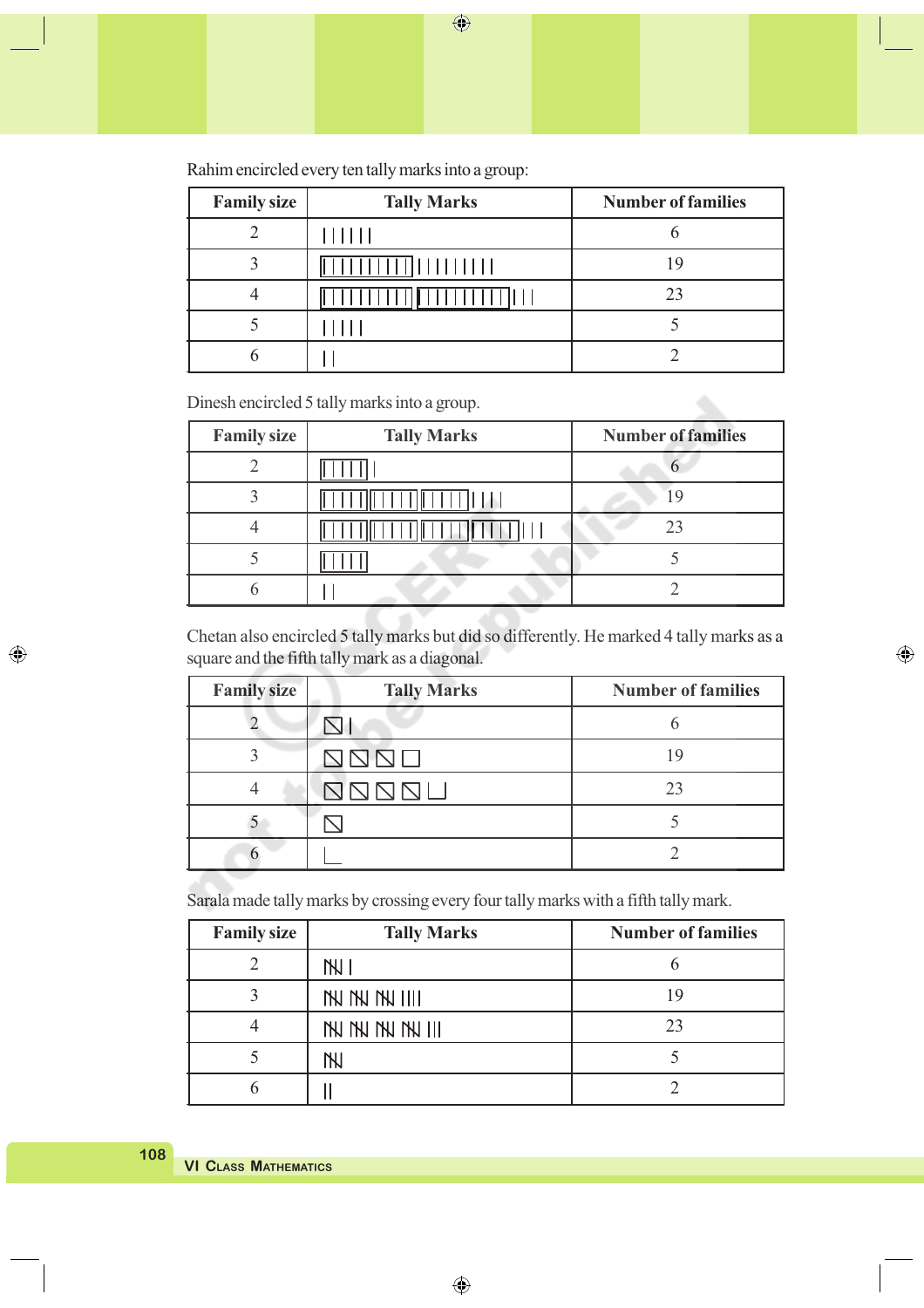The manner in which Sarala has made the tally marks is generally used to obtain the frequency or the count of the data items. A table showing the frequency or count of various items is called a frequency distribution table.

*Example-1***.** 25 students in a class got the following marks in an assignment- 5, 6, 7, 5, 4, 2, 2, 9, 10, 2, 4, 7, 4, 6, 9, 5, 5, 4, 3, 7, 9, 5, 2, 4, 5, 7. The assignment was for 10 marks.

- (i) Organise the data and represent in the form of a frequency distribution table using tally marks.
- (ii) Find out the marks obtained by maximum number of students.
- (iii) Find out how many students received least marks.
- (iv) How many students got 8 marks?

#### *Solution***:**

◈

| $\ddot{\textbf{(i)}}$ | <b>Marks</b> obtained | <b>Tally Marks</b> | <b>Number of Students</b> |
|-----------------------|-----------------------|--------------------|---------------------------|
|                       |                       | ıШ                 |                           |
|                       |                       | <b>TNJ</b>         |                           |
|                       |                       | <b>THI</b>         | h                         |
|                       | 6                     |                    |                           |
|                       |                       |                    |                           |
|                       |                       | ш                  |                           |
|                       | 10                    |                    |                           |

◈

- (ii) Maximum number of students (6) got 5 marks
- (iii) Least mark (2) was obtained by 4 students.
- (iv) No student in the class got 8 marks.



 $\bigoplus$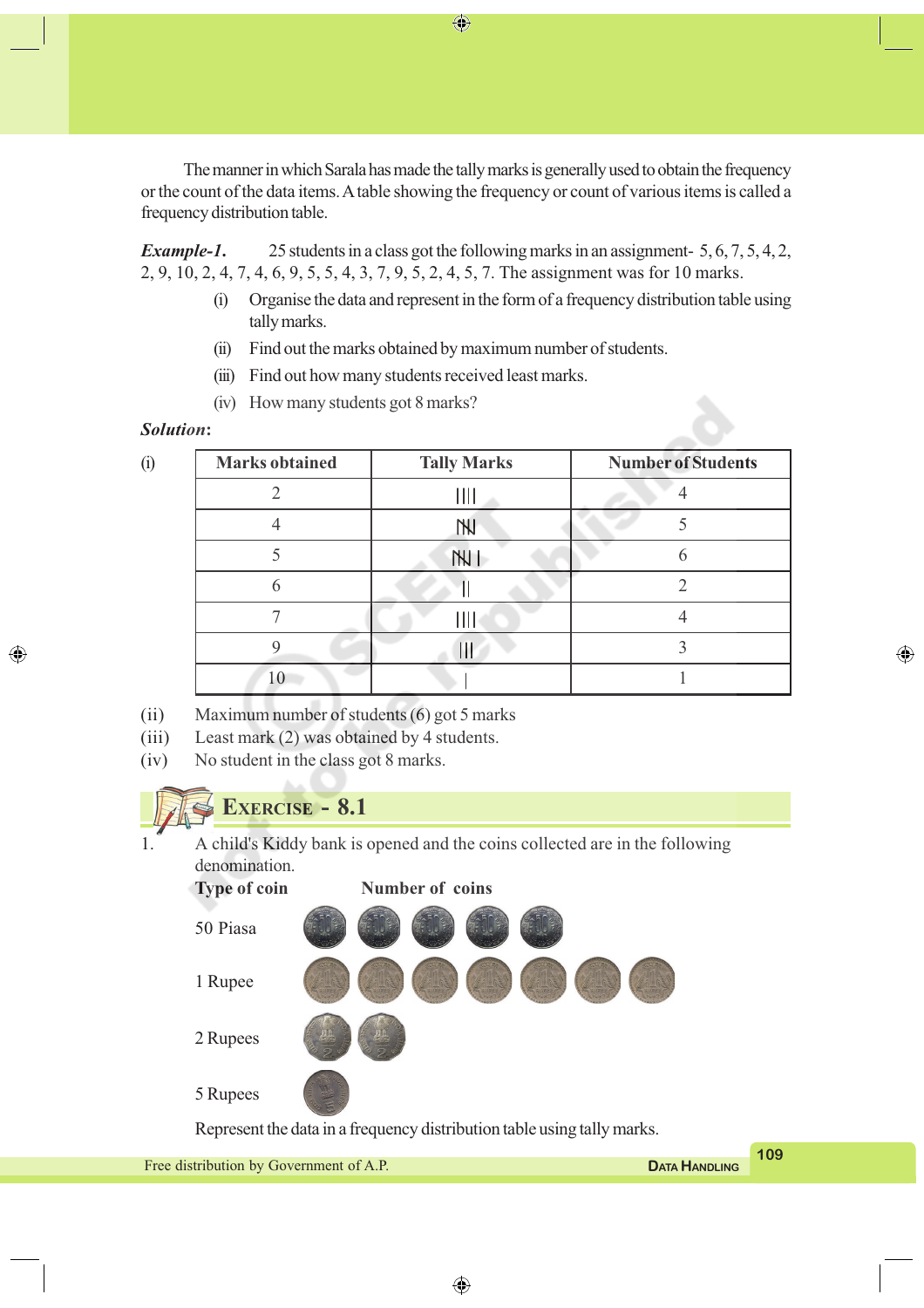- $\bigoplus$
- 2. The favourite colours of 25 students in a class are given below:

Blue, Red, Green, White, Blue, Green, White, Red, Orange, Green, Blue, White, Blue, Orange, Blue, Blue, White, Red, White, White, Red, Green, Blue, Blue, White.

Write a frequency distribution table using tally marks for the data. Which is the least favourite colour for the students?

3. A TV channel invited a SMS poll on 'Ban of Liquor' giving options :

A - Complete ban B - Partial ban C - Continue sales

They received the following SMS, in the first hour-

|  |  | A A B C A B B C A A   |  |  |  |
|--|--|-----------------------|--|--|--|
|  |  | A A C C B A A C B A   |  |  |  |
|  |  | A A A B B C C A A C   |  |  |  |
|  |  | $C$ B B B A A A A A C |  |  |  |

Represent the data in a frequency distribution table using tally marks.

4. Vehicles that crossed a checkpost between 10 AM and 11 AM are as follows:

car, lorry, bus, lorry, auto, lorry, lorry, bus, auto, bike, bus, lorry, lorry, zeep, lorry, bus, zeep, car, bike, bus, car, lorry, bus, lorry, bus, bike, car, zeep, bus, lorry, lorry, bus, car, car, bike, auto.

Represent the data in a frequency distribution table using tally marks.

#### **Play the game**

◈

Take a die. Throw it and record the number. Repeat the activity 40 times and record the numbers. Represent the data in a frequency distribution table using tally marks.

◈

#### **8.4 REPRESENTATION OF DATA**

Data that has been organised and presented in frequency distribution tables can also be presented using pictographs and bar graphs.

#### **8.4.1 Pictographs**

A book-shelf has books of different subjects. The number of books of each subject is represented as a picto graph given below. Observe them.

| <b>Subject</b> | <b>Number of books</b> |
|----------------|------------------------|
| Telugu         |                        |
| English        |                        |
| Hindi          |                        |
| Maths          |                        |
| Science        |                        |
| Social         |                        |

**110**

**VI CLASS MATHEMATICS**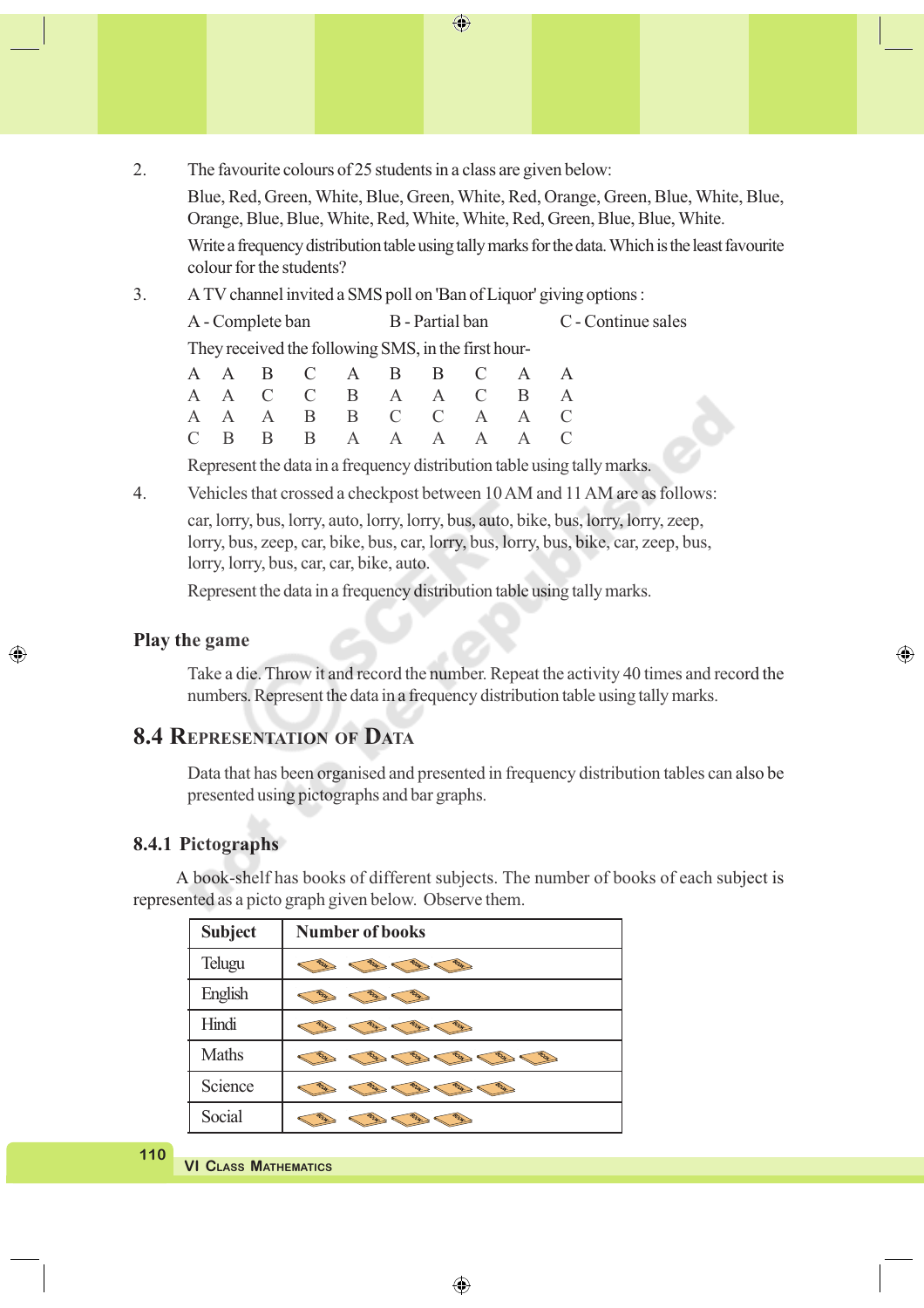$\bigoplus$ 

- (i) Which books are more in number?
- (ii) Which books are least in number?
- (iii) How many total books are there?

We can answer these questions by studying the pictograph. A pictograph uses pictures or symbols to represent the frequency of the data.

Now, let us represent the strength of a school in the form of a pictograph.

| $\bigcap$ ass             | гπ       | $\overline{r}$ |    |     |  |
|---------------------------|----------|----------------|----|-----|--|
| <b>Number of Students</b> | ∩∩<br>∠∪ | υv             | ັັ | ر ت |  |

Is it reasonable to represent 35 students using 35 symbols? To draw the pictograph conveniently, in such situations we can assume that 5 students can be represented by one symbol. This is called scalling .Generally the scale must be the Greatest Common Divisor of all the frequencies.

In case the frequency is less than the scalling unit, we must make appropriate assumptions. In the above example:

| If | represents | 5 students |
|----|------------|------------|
|    | represents | 4 students |
|    | represents | 3 students |
|    | represents | 2 students |
|    | represents | 1 student. |

◈

Now, let us construct a pictograph for the data given above-

| <b>Class</b> | <b>Number of Students</b> |
|--------------|---------------------------|
| VI           | 888882                    |
| VII          | 88888                     |
| <b>VIII</b>  | 8888888                   |
|              | *****                     |
| X            | 2222                      |

*Example-1***.** In a class of 25, students like various games. The details are shown in the following pictograph. (No student plays more than one game).

- (i) How many students play badminton?
- (ii) Which game is played by most number of students?

| Game      | <b>Number of Students</b> |  |  |  |  |
|-----------|---------------------------|--|--|--|--|
| Kabaddi   | 8888888                   |  |  |  |  |
| Tennikoit | 2222                      |  |  |  |  |
| Badminton | 88888                     |  |  |  |  |
| Cricket   | 888888                    |  |  |  |  |

**111** Free distribution by Government of A.P. **DATA DATA HANDLING** 

⊕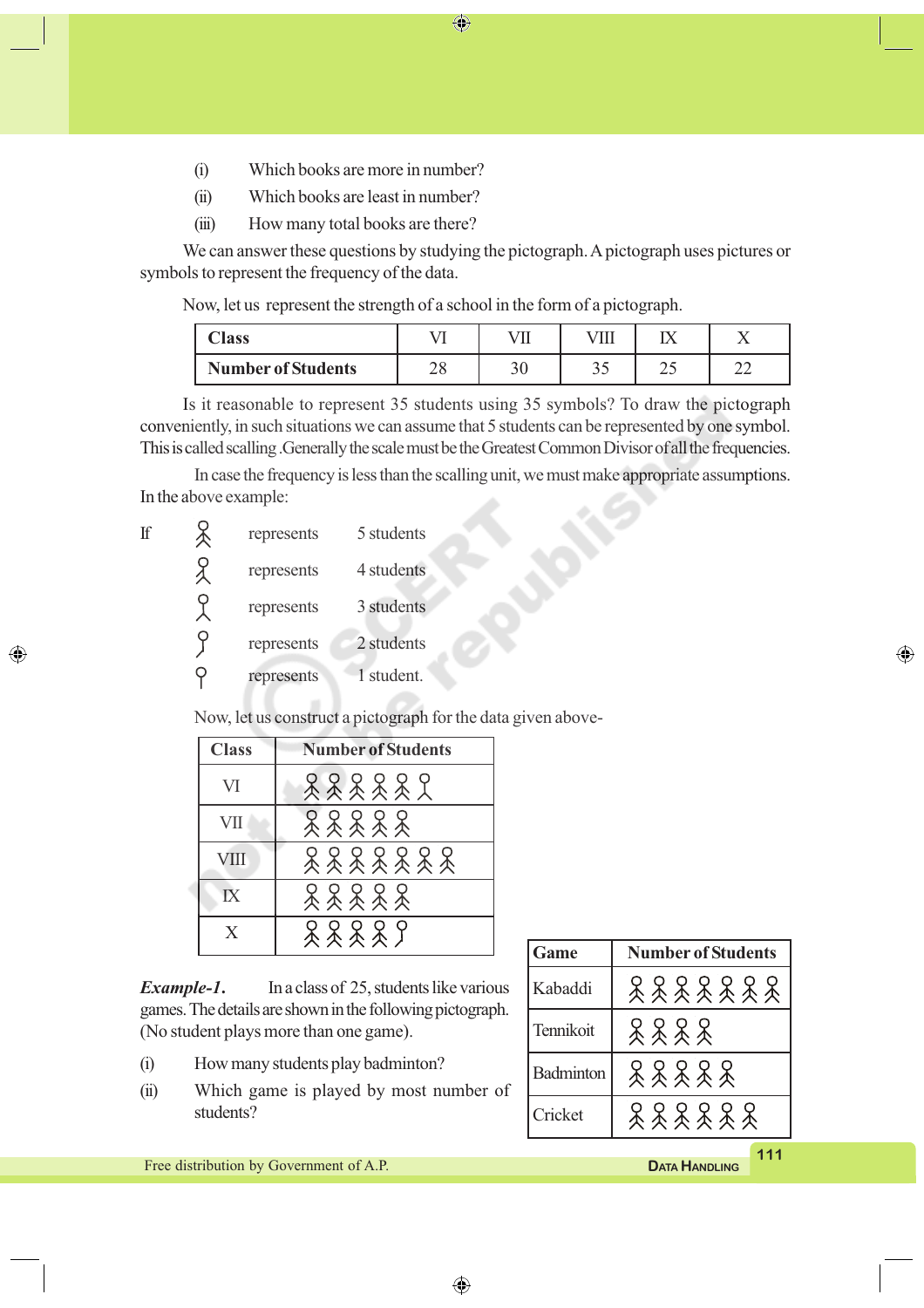(iii) What is the game in which least number of students are interested?

(iv) How many students do not play any game?

- *Solution***:** i. 5 students play badminton.
	- ii. Kabaddi is played by most number of students i.e. 7.
	- iii. Tennikoit is played by least number of students i.e. 4.
	- iv. Total number of players =  $7 + 4 + 5 + 6 = 22$ Number of students in the classroom  $= 25$ Thus, number of student who do not play any game  $= 25 - 22 = 3$

 $\Rightarrow$ 

⊕

*Example-2***.** The following pictograph shows the number of tractors in five different villages.

 $\bigoplus$ 

|                | Scale : $\frac{1}{\sqrt{2}}$ = 2 Tractors                                                                           |
|----------------|---------------------------------------------------------------------------------------------------------------------|
| <b>Village</b> | <b>Number</b>                                                                                                       |
| A              | æ<br><u> 1963</u><br>$\frac{1}{2}$ in the set<br><b>Record</b><br><b>Section</b>                                    |
| $\mathbf B$    | CI <del>P</del><br>CI <del>P</del><br>$C\rightarrow P$<br>$\frac{1}{2}$ in the set<br>$3 = 1$<br><b>Batter</b>      |
| $\mathcal{C}$  | لهنت<br>$\mathcal{L}$<br>لبكت<br>فهتت<br>لمهلق<br>马<br>不要<br>X<br>零<br>$\triangle \equiv$<br><b>Billion</b>         |
| D              | $\mathbb{Z}$<br>æ<br>ELELELET<br>CFQ<br>码<br>CAP<br>Æ<br>$\mathbb{R}^7$<br>$\sqrt{1}$<br><b>Billian</b><br>$5 = 20$ |
| E              | CP S<br>$\bigcirc$<br>CP<br><b>COLLAND</b>                                                                          |

- (i) Which village has the minimum number of tractors?
- (ii) Which village has the maximum number of tractors?
- (iii) How many more tractors does village C have as compared to village B.
- (iv) What is the total number of tractors in all the five villages?

**Solution:** (i) Village B and E have the minimum number of tranctors, 8 tractors each.

- (ii) Village D has the maximum number of tractors, 20 tractors.
- (iii) Village C has 9 tractors more than B.
- (iv) There are 64 tractors in all in the village.

# **EXERCISE - 8.2**

The number of wrist watches manufactured by a factory in a week are as follows:

| <b>Monday</b> | Tuesday | Wednesday | <b>Thursday</b> | Friday | <b>Saturday</b> |
|---------------|---------|-----------|-----------------|--------|-----------------|
| 300           | 350     | 250       | 400             | 300    |                 |

Represent the data using a pictograph. Choose a suitable scale.

**VI CLASS MATHEMATICS 112**

◈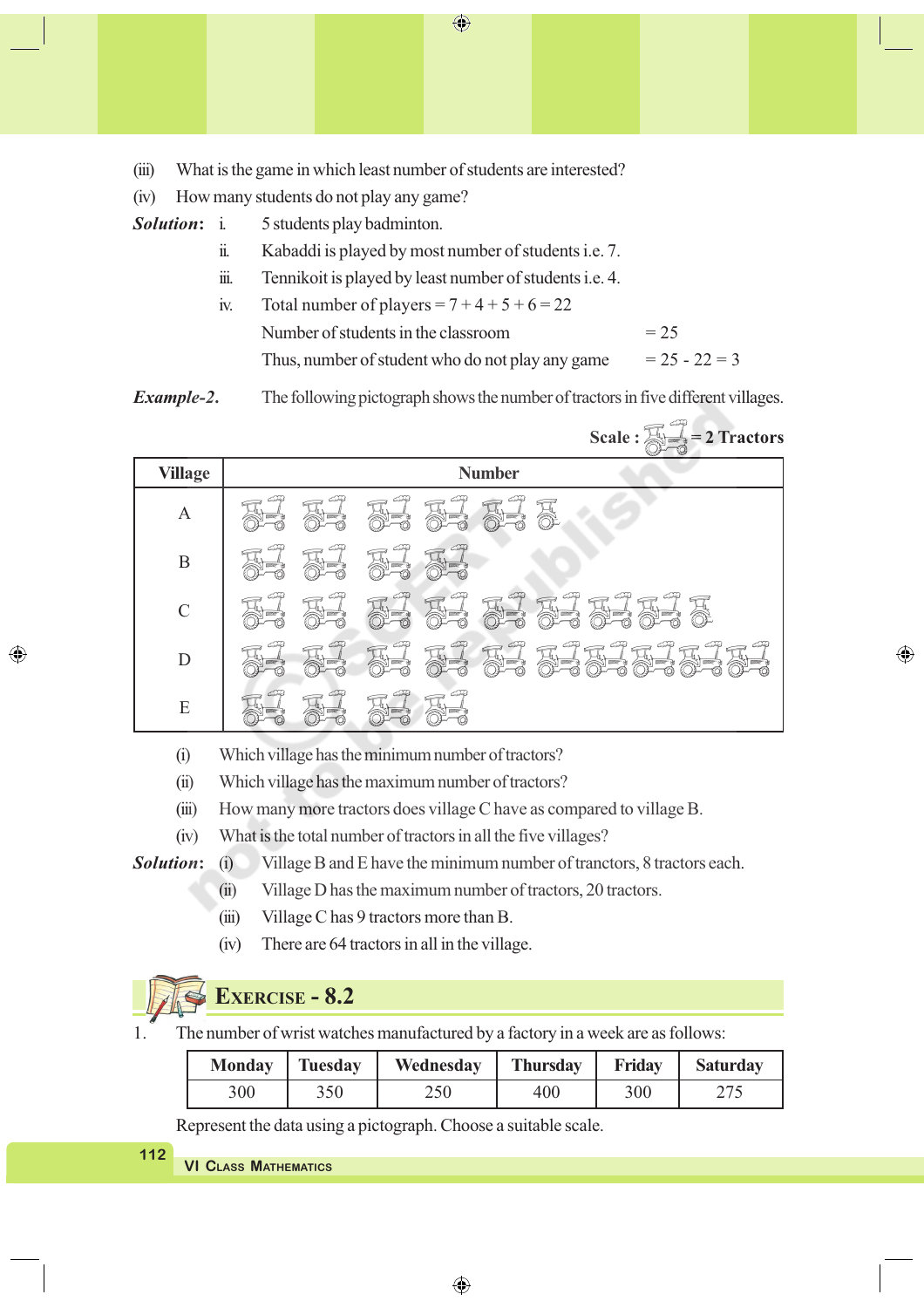2. Details of apples sold in a week by Ahmed, a fruit vendor are given here under. Prepare a pictograph for the data: [ Scale: Represent 5 fruit with a symbol]

 $\bigoplus$ 

|     |    | Sunday   Monday   Tuesday   Wednesday   Thursday   Friday   Saturday |  |  |
|-----|----|----------------------------------------------------------------------|--|--|
| 100 | 90 |                                                                      |  |  |
|     |    |                                                                      |  |  |

Answer the following questions:

- (i) How many symbols represent the fruits sold on Tuesday?
- (ii) How many symbols represent the fruits sold on Friday?
- 3. Votes polled for various candidates in a sarpanch election are shown below, against their symbols in the following table.

| <b>Symbol</b>          | Sun | Pot | ree       | Watch |
|------------------------|-----|-----|-----------|-------|
| <b>Number of votes</b> | 400 | JJU | つよい<br>UU | 200   |

Represent the data using a pictograph. Choose a suitable scale. Answer the following questions:

(i) Which symbol got least votes?

◈

- (ii) Which symbol candidate won in the election?
- 4. The following pictograph shows the number of student cycles, in five classes of a school.

|    | Class   Number of cycles       |
|----|--------------------------------|
| VI | do do do do do                 |
|    |                                |
|    |                                |
|    |                                |
|    | <u>to to to to to to to to</u> |

Answer the following questions based on the pictograph given above-

- (i) Which class students have the maximum number of cycles?
- (ii) Which class students have the minimum number of cycles?
- (iii) Which class students have 9 cycles?
- (iv) What is the total number of cycles in all the five classes?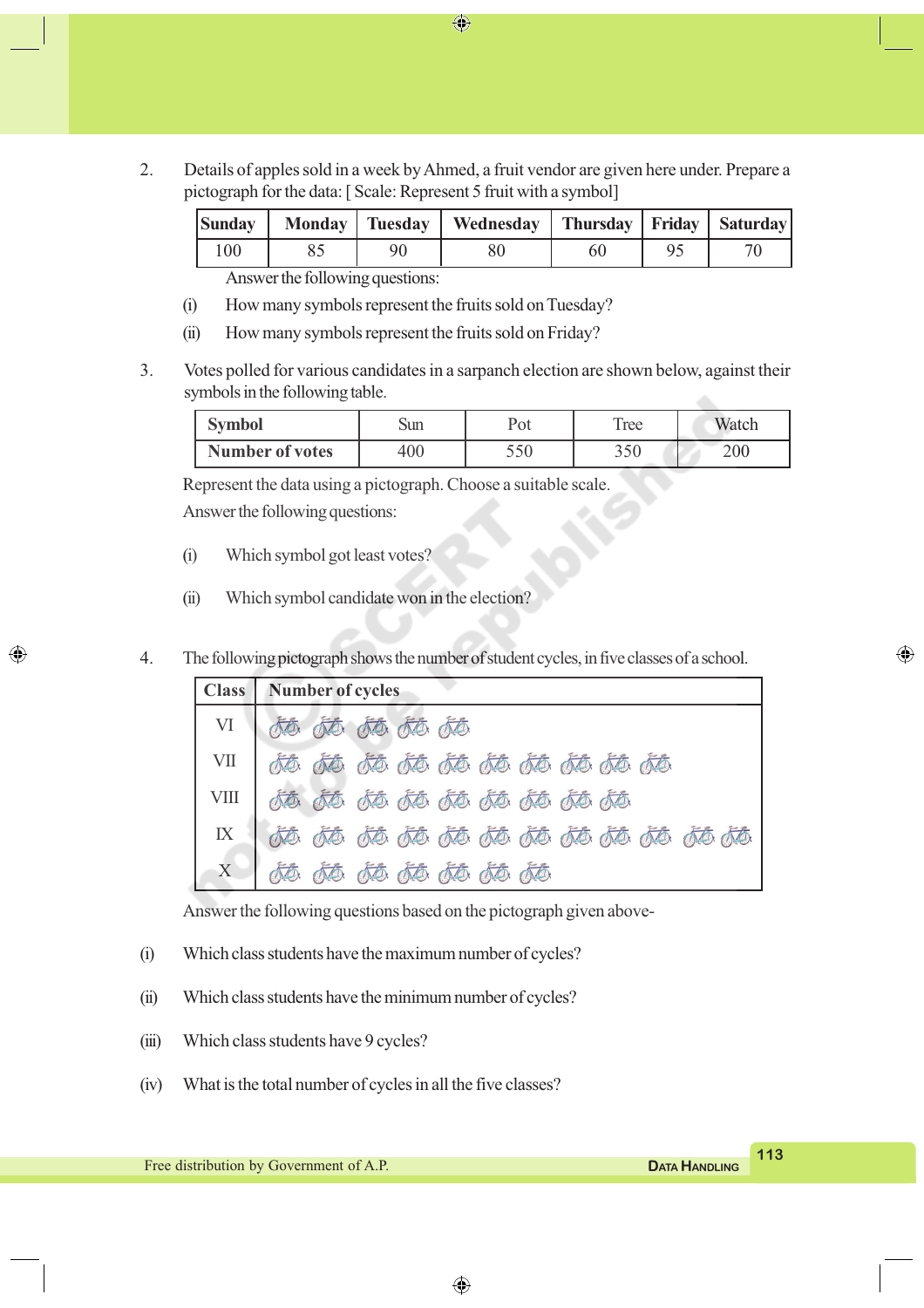5. The sale of television sets of different companies on a day is shown in the pictograph given below.

 $\bigoplus$ 

|           |                                  | Scale : $\boxed{3}$ = 5 televisions |
|-----------|----------------------------------|-------------------------------------|
| Company   | <b>Number of television sets</b> |                                     |
| Α         | Æ<br>A<br>Lä<br>۳                |                                     |
| B         | ሌ                                |                                     |
| $\subset$ | B<br>$\mathbb{R}$<br>р,<br>گ     | Д                                   |
| D         |                                  |                                     |
| E         |                                  |                                     |

Answer the following questions:

- (i) How many TVs of company A were sold?
- (ii) Which company's TVs are people more crazy about?
- (iii) Which company sold 15 TV sets?
- (iv) Which company had the least sale?
- 6. Monthly salaries of 5 workers are shown in the pictograph given below:

|  |  |  | Scale : $\frac{1}{2}$ = 1000 rupees |  |
|--|--|--|-------------------------------------|--|
|--|--|--|-------------------------------------|--|

⊕

| <b>Worker</b> | <b>Salary</b>                          |
|---------------|----------------------------------------|
| Ramesh        | <b>DAR DAR DAR DAR DAR DAR DAR DAR</b> |
| Vilas         | <b>Pear Pear Pear Pear Pear Pear</b>   |
| Venkat        | <b>Bad Bad Bad Bad Bad Bad</b>         |
| <b>Dinesh</b> |                                        |
| <b>Sachin</b> |                                        |

œ

Answer the following questions:

- (i) What is the scale used in the pictograph?
- (ii) How much is Sachin's salary?
- (iii) Who earns more salary?
- (iv) How much is Ramesh's salary more than Vilas's?

### **PROJECT WORK**

**114**

◈

Collect as many pictographs as possible from news papers and magazines and study them carefully.

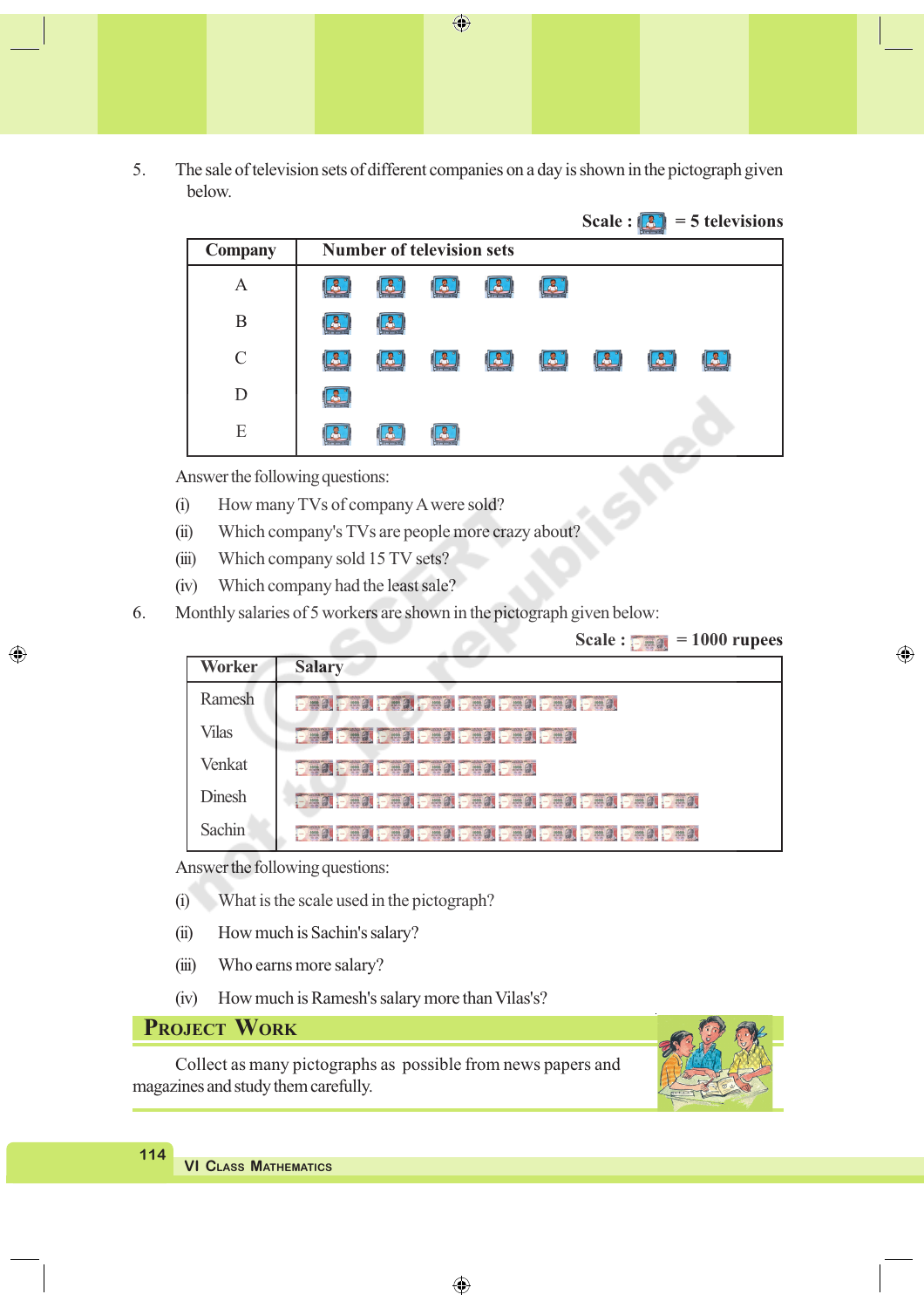#### **8.4.2 Bar Graph**

Akash collected data about the qualifications of 275 people in his locality. He organised the data into a frequency distribution table:

| <b>Education Level</b> | <b>Number of People</b> |  |
|------------------------|-------------------------|--|
| Primary Education      | 109                     |  |
| Secondary Education    | 72                      |  |
| Intermediate           | 56                      |  |
| Graduation             | 31                      |  |
| Post graduation        |                         |  |

He tried to represent the data using a pictograph. But he found that this is not only time consuming but also difficult. So he decided to use bar graph, which is shown aside.



Generally bar graph's are used to represent independent observations with frequencies.

In bar graph, bars of uniform width are drawn horizontally or vertically with equal spacing between them. The length of the bars represents the frequency of the dat items

From the above bar graph we can observe that most people have not studied beyond school. Also very few people hold post graduate degrees.

#### **THINK, DISCUSS AND WRITE**

In what way is the bar graph better than the pictograph?

⊕

*x*

#### **Construction of a bar graph**

◈

The professions of people living in a colony are given in the following table:

| <b>Profession</b> | <b>Farmers</b> | <b>Businessmen</b> | <b>Private</b><br><b>Employee</b> | Govt.<br><b>Employee</b> | <b>Labourers</b> |
|-------------------|----------------|--------------------|-----------------------------------|--------------------------|------------------|
| No. of persons    | 40             |                    |                                   |                          |                  |

◈

To represent the above data in the form of a vertical bar diagram, the steps are given below:

- (i) Draw two perpendicular lines-one horizontal (*x*-axis) and one vertical (*y*-axis).
- (ii) Along the *y*-axis mark 'number of people' and along the *x*-axis mark 'professions'.
- (iii) Select a suitable scale on the *x*-axis, say 1 cm  $=$  5 persons.



**115 DATA HDATA HANDLING**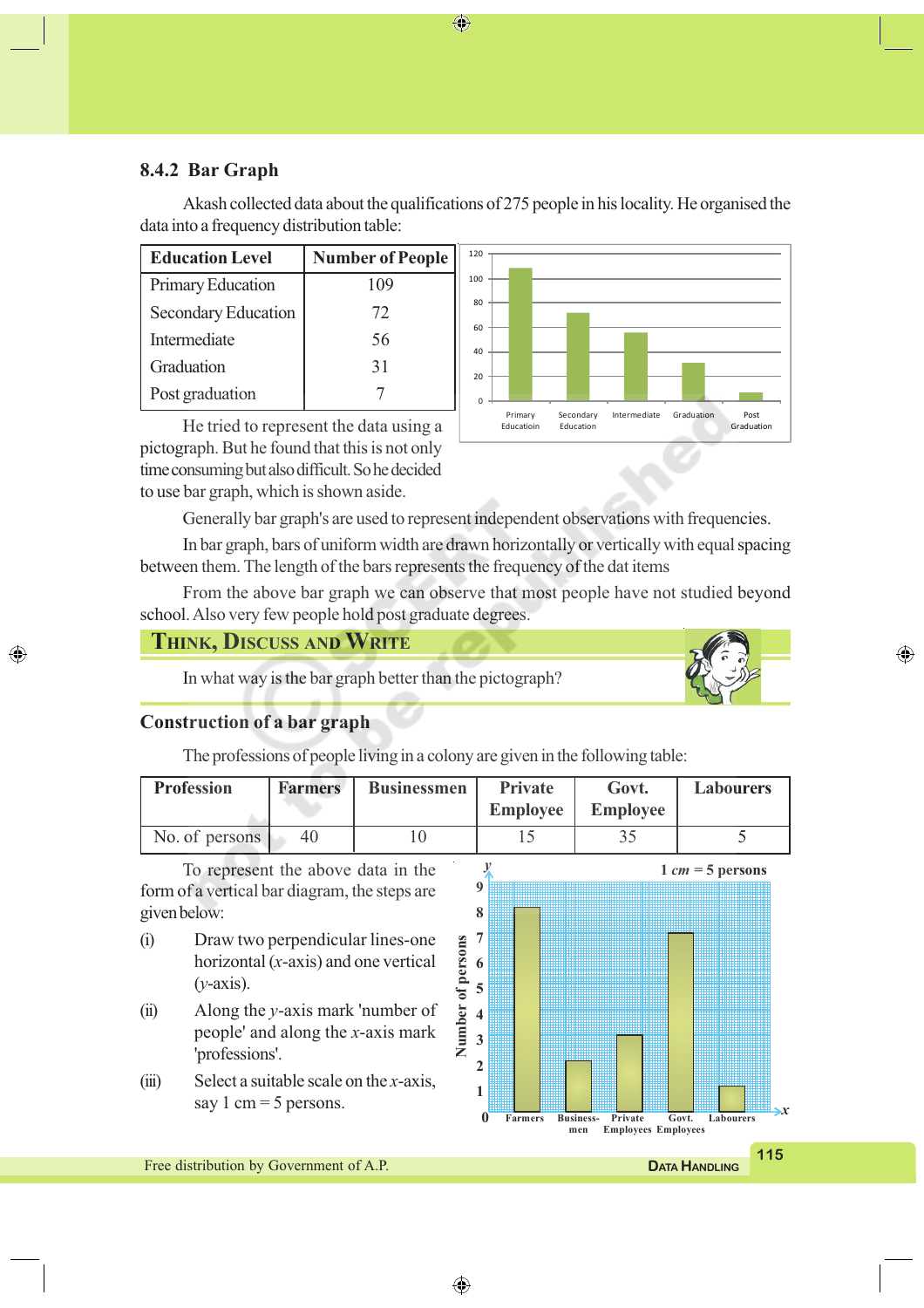(iv) Calculate the heights of the bars by dividing the frequencies with the scale:

| Farmers           | $40 \div 5 = 8$ | <b>Businessman</b> | $10 \div 5 = 2$ |
|-------------------|-----------------|--------------------|-----------------|
| Private Employees | $15 \div 5 = 3$ | Govt. Employees    | $35 \div 5 = 7$ |
| Labourers         | $5 \div 5 = 1$  |                    |                 |

 $\bigoplus$ 

(v) Draw rectangular, vertical bars of same width on the *x*-axis with heights calculated above.

Similarly when we make a horizontal bar diagram for the data given above.

#### **Steps of construction:**

◈

- ( i) Draw two perpendicular lines on a graph sheet -one horizontal (X-axis) and one vertical (Y-axis).
- (ii) Along the X-axis mark 'number of people' and along the Y-axis mark 'professions'.
- (iii) Select a suitable scale on the Y-axis, say 1 cm = 5 persons.
- (iv) Calculate the lenghts of the bars by dividing the frequencies with the scale: Farmers  $40 \div 5 = 8$  Businessman  $10 \div 5 = 2$ Private Employees  $15 \div 5 = 3$  Govt. Employees  $35 \div 5 = 7$ Labourers  $5 \div 5 = 1$
- (v) Draw rectangular, horizontal bars of same width on the Y-axis with lengths calculated above.

⊕



# **EXERCISE - 8.3**

The life span of some animals is given as follows: Bear - 40 years, Bull - 28 years, Camel - 50 years, Dog - 22 years Cat - 25 years, Donkey - 45 years, Goat - 15 years, Horse - 10 years Cow - 22 years, Elephant - 70 years. Draw a horizontal bar graph to represent the data.